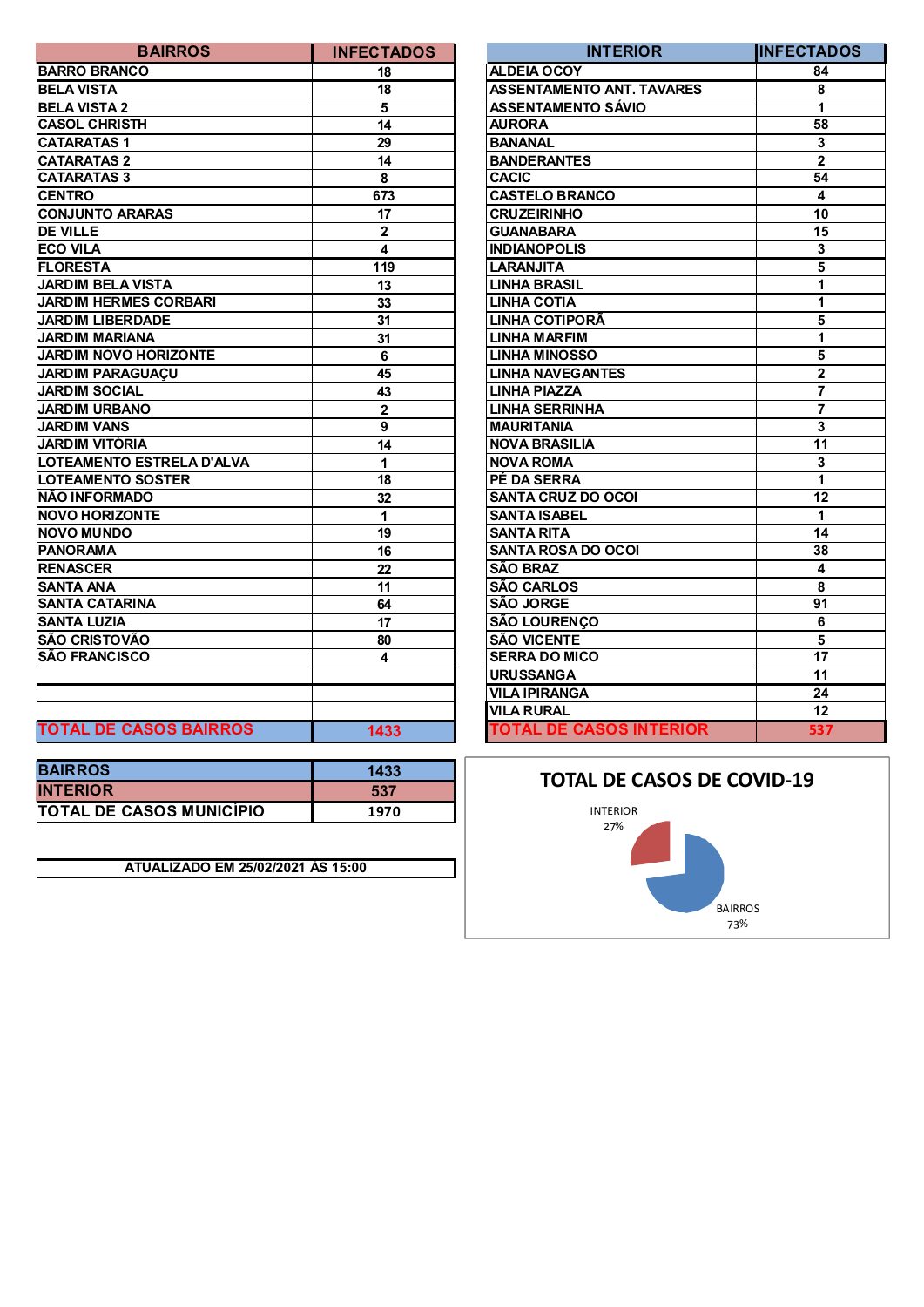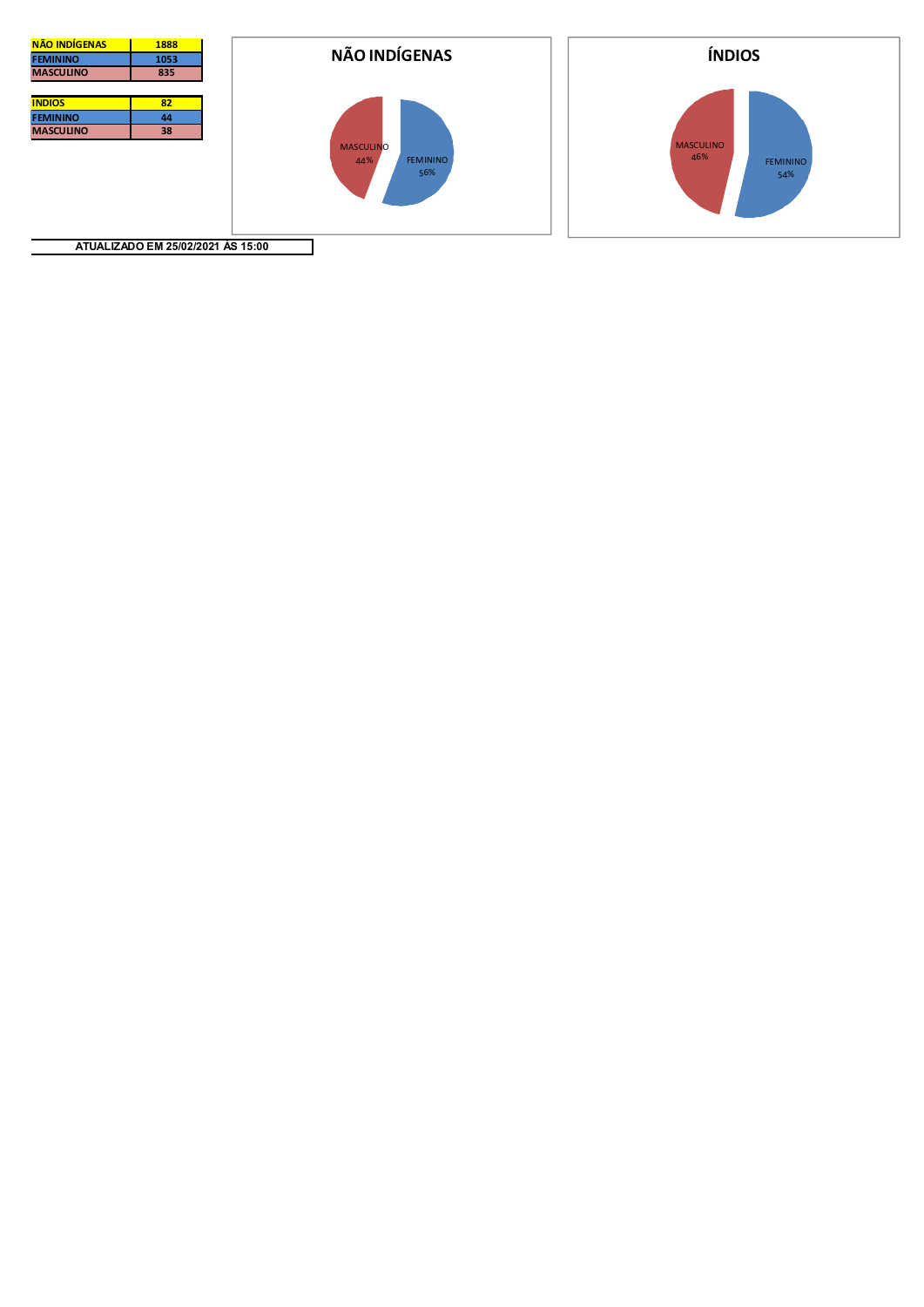

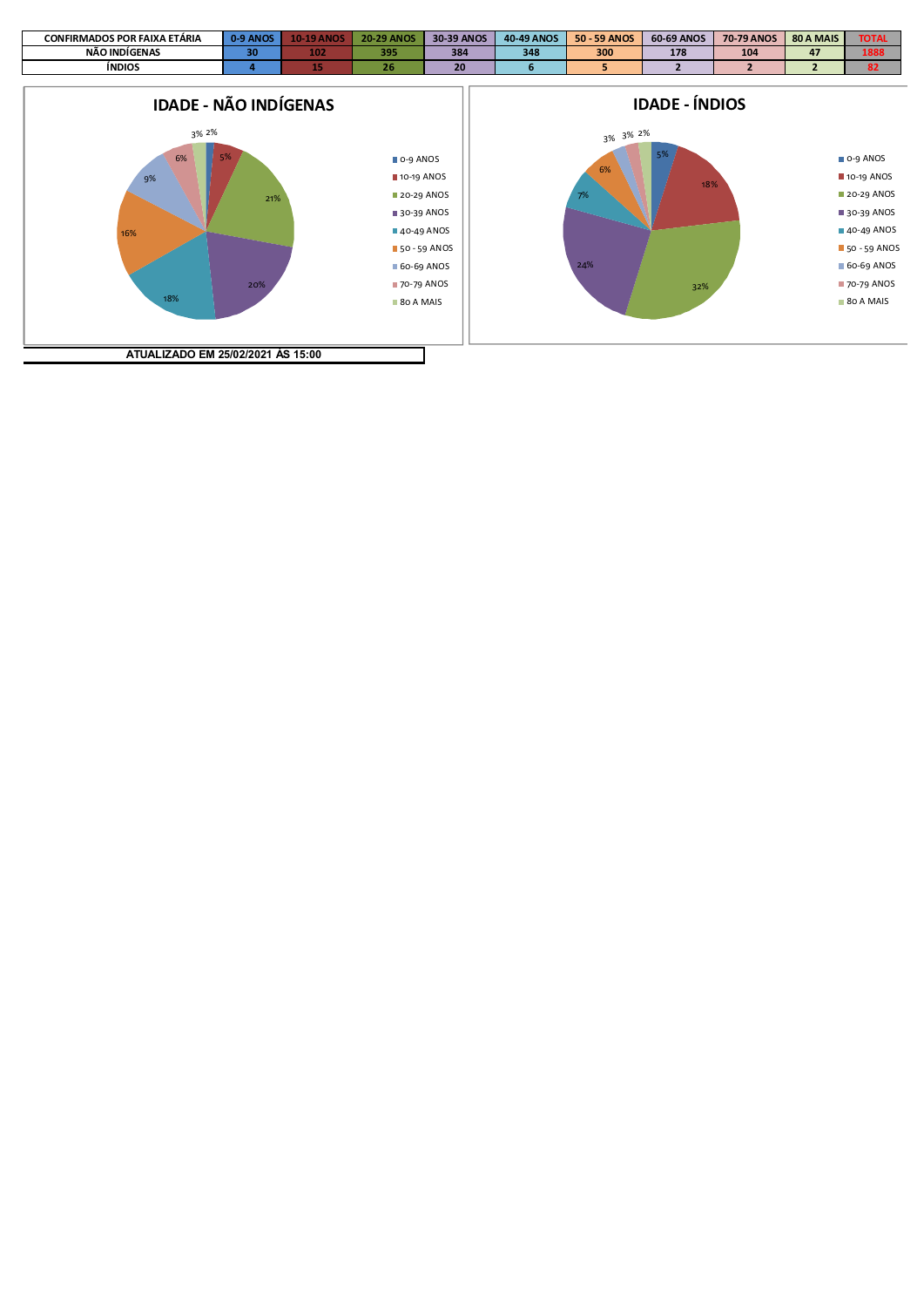|                                   | <b>SEXO</b>   | <b>IDADE</b>    | <b>MORBIDADES</b>                                                                |  |
|-----------------------------------|---------------|-----------------|----------------------------------------------------------------------------------|--|
| $\mathbf{1}$                      | <b>HOMEM</b>  | 59 ANOS         | <b>SEM MORBIDADE</b>                                                             |  |
| $\mathbf{2}$                      | <b>HOMEM</b>  | <b>105 ANOS</b> | <b>SEM MORBIDADE</b>                                                             |  |
| 3                                 | <b>MULHER</b> | 83 ANOS         | HIPERTENSÃO, DIABETES, DOENÇA CARDIOVASCULAR                                     |  |
| 4                                 | <b>MULHER</b> | 68 ANOS         | DOENÇA CARDIOVASCULAR, HIPERTENSÃO, DIABETES, DOENÇA RENAL, OBESIDADE, TABAGISMO |  |
| 5                                 | <b>HOMEM</b>  | 82 ANOS         | NÃO INFORMADO                                                                    |  |
| 6                                 | <b>MULHER</b> | 59 ANOS         | DOENÇA CARDIOVASCULAR, HEPÁTICA, HIPERTENSÃO, DIABETES.                          |  |
| 7                                 | <b>MULHER</b> | <b>91 ANOS</b>  | <b>HIPERTENSÃO</b>                                                               |  |
| 8                                 | <b>MULHER</b> | <b>78 ANOS</b>  | HIPERTENSÃO, OBESIDADE                                                           |  |
| 9                                 | <b>HOMEM</b>  | 81 ANOS         | DOENÇA CARDIOVASCULAR, HIPERTENSÃO, DIABETES, OBESIDADE                          |  |
| 10                                | <b>MULHER</b> | <b>76 ANOS</b>  | HIPERTENSÃO, DIABETES                                                            |  |
| 11                                | <b>HOMEM</b>  | 88 ANOS         | <b>DOENÇA PULMONAR, DIABETES</b>                                                 |  |
| 12                                | <b>HOMEM</b>  | 70 ANOS         | HIPERTENSÃO                                                                      |  |
| 13                                | <b>HOMEM</b>  | 78 ANOS         | <b>HIPERTENSÃO</b>                                                               |  |
| 14                                | <b>MULHER</b> | 85 ANOS         | NÃO INFORMADO                                                                    |  |
| 15                                | <b>MULHER</b> | 68 ANOS         | HIPERTENSÃO, DIABETES                                                            |  |
| 16                                | <b>MULHER</b> | 85 ANOS         | <b>DOENÇA NEUROLÓGICA</b>                                                        |  |
| 17                                | <b>MULHER</b> | 93 ANOS         | DOENCA CARDIOVASCULAR, OBESIDADE                                                 |  |
| 18                                | <b>HOMEM</b>  | 75 ANOS         | <b>OBESIDADE</b>                                                                 |  |
| 19                                | <b>HOMEM</b>  | 85 ANOS         | NÃO INFORMADO                                                                    |  |
| 20                                | <b>MULHER</b> | 86 ANOS         | NÃO INFORMADO                                                                    |  |
| 21                                | <b>HOMEM</b>  | 75 ANOS         | <b>SEM MORBIDADE</b>                                                             |  |
| 22                                | <b>HOMEM</b>  | 79 ANOS         | <b>DOENCA CARDIOVASCULAR</b>                                                     |  |
| 23                                | <b>HOMEM</b>  | <b>76 ANOS</b>  | DOENÇA CARDIOVASCULAR, HIPERTENSÃO E DIABETES                                    |  |
| 24                                | <b>HOMEM</b>  | 72 ANOS         | NEOPLASIA, HIPERTENSÃO, DIABETES                                                 |  |
| 25                                | <b>MULHER</b> | 88 ANOS         | HIPERTENSÃO, DOENÇA PULMORAR, DOENÇA NEUROLÓGICA, TABAGISMO                      |  |
| 26                                | <b>MULHER</b> | 59 ANOS         | NÃO INFORMADO                                                                    |  |
| 27                                | <b>MULHER</b> | 80 ANOS         | DOENÇA CARDIOVASCULAR, HIPERTENSÃO                                               |  |
| 28                                | <b>MULHER</b> | 57 ANOS         | NÃO INFORMADO                                                                    |  |
| 29                                | <b>HOMEM</b>  | <b>50 ANOS</b>  | <b>SEM MORBIDADE</b>                                                             |  |
| 30                                | <b>HOMEM</b>  | 65 ANOS         | NÃO INFORMADO                                                                    |  |
|                                   |               |                 |                                                                                  |  |
| ATUALIZADO EM 25/02/2021 ÀS 15:00 |               |                 |                                                                                  |  |